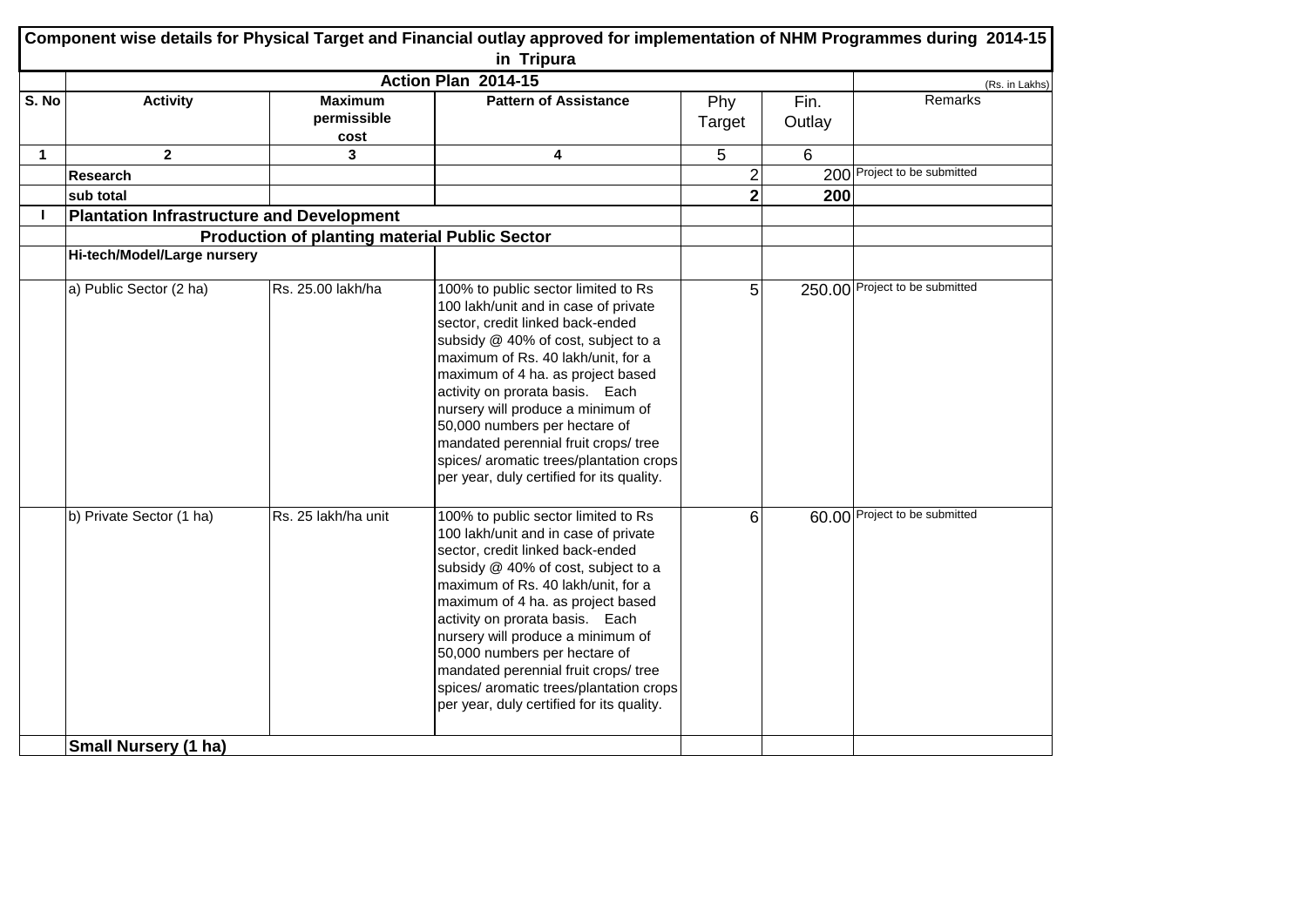| a) Public Sector      | Rs. 15 lakh/one ha unit                                      | 100% to public sector and in case of<br>private sector, credit linked back-<br>ended subsidy @ 50% of cost, subject<br>to a maximum of Rs. 7.50 lakh/unit, as<br>project based activity. Each nursery<br>will produce a minimum of 25,000<br>numbers of mandated perennial<br>vegetatively propagated fruit<br>plants/tree spices/plantation crops<br>aromatic plants, per year, duly<br>certified for its quality. | 10 <sup>1</sup> |       | 150.00 Minutes of SLEC meeting to be<br>submitted along with details of<br>beneficiareis, locaiton, bank loan etc<br>to facilitate release of funds. |
|-----------------------|--------------------------------------------------------------|---------------------------------------------------------------------------------------------------------------------------------------------------------------------------------------------------------------------------------------------------------------------------------------------------------------------------------------------------------------------------------------------------------------------|-----------------|-------|------------------------------------------------------------------------------------------------------------------------------------------------------|
| b) Private Sector     | Rs. 15 lakh/one ha unit                                      | 100% to public sector and in case of<br>private sector, credit linked back-<br>ended subsidy of cost, subject to a<br>maximum of Rs. 7.50 lakh/unit, as<br>project based activity. Each nursery<br>will produce a minimum of 25,000<br>numbers of mandated perennial<br>vegetatively propagated fruit<br>plants/tree spices/plantation crops per<br>year, aromatic plants, duly certified for<br>its quality.       | 12              | 90.00 | do                                                                                                                                                   |
|                       | Upgrading nursery Infrastructure to meet acceditation norms  |                                                                                                                                                                                                                                                                                                                                                                                                                     |                 |       |                                                                                                                                                      |
| a) Public Sector      | to<br>Rs.<br>Up<br>lakh/nursery of 4 ha, on<br>prorata basis | 10.00 100% of Public Sector                                                                                                                                                                                                                                                                                                                                                                                         | 5               | 25.00 |                                                                                                                                                      |
| b) Private sector     | to<br>Rs.<br>Up<br>prorata basis                             | 10.00 50% of cost to Private sector subject<br>lakh/nursery of 4 ha, on to a maximum of Rs. 5.00<br>lakh/nursery.                                                                                                                                                                                                                                                                                                   | 20              | 50.00 |                                                                                                                                                      |
|                       | <b>Strengthening of existing Tissue Culture (TC) units</b>   |                                                                                                                                                                                                                                                                                                                                                                                                                     |                 |       |                                                                                                                                                      |
| a) Public Sector      | Rs. 20.00 lakh                                               | 100% of cost to public sector                                                                                                                                                                                                                                                                                                                                                                                       | $\mathbf{1}$    | 20.00 |                                                                                                                                                      |
| b) Private sector     | Rs. 20.00 lakh                                               | 50% of cost to private sector                                                                                                                                                                                                                                                                                                                                                                                       | $\Omega$        | 0.00  |                                                                                                                                                      |
|                       | Seed production for vegetables and spices                    |                                                                                                                                                                                                                                                                                                                                                                                                                     |                 |       |                                                                                                                                                      |
| Open pollinated crops |                                                              |                                                                                                                                                                                                                                                                                                                                                                                                                     |                 |       |                                                                                                                                                      |
| a) Public Sector      | Rs. 35,000/ha                                                | For public sector 100%, for private<br>sector 35% in general areas and 50%<br>in NE & Himalayan States, Tribal Sub<br>Plans (TSP) areas, Andaman &<br>Nicobar & Lakshadweep Islands,<br>limited to 5 ha. Output target of<br>seed for each crop will be fixed by the<br>individual state.                                                                                                                           | 14              | 2.45  |                                                                                                                                                      |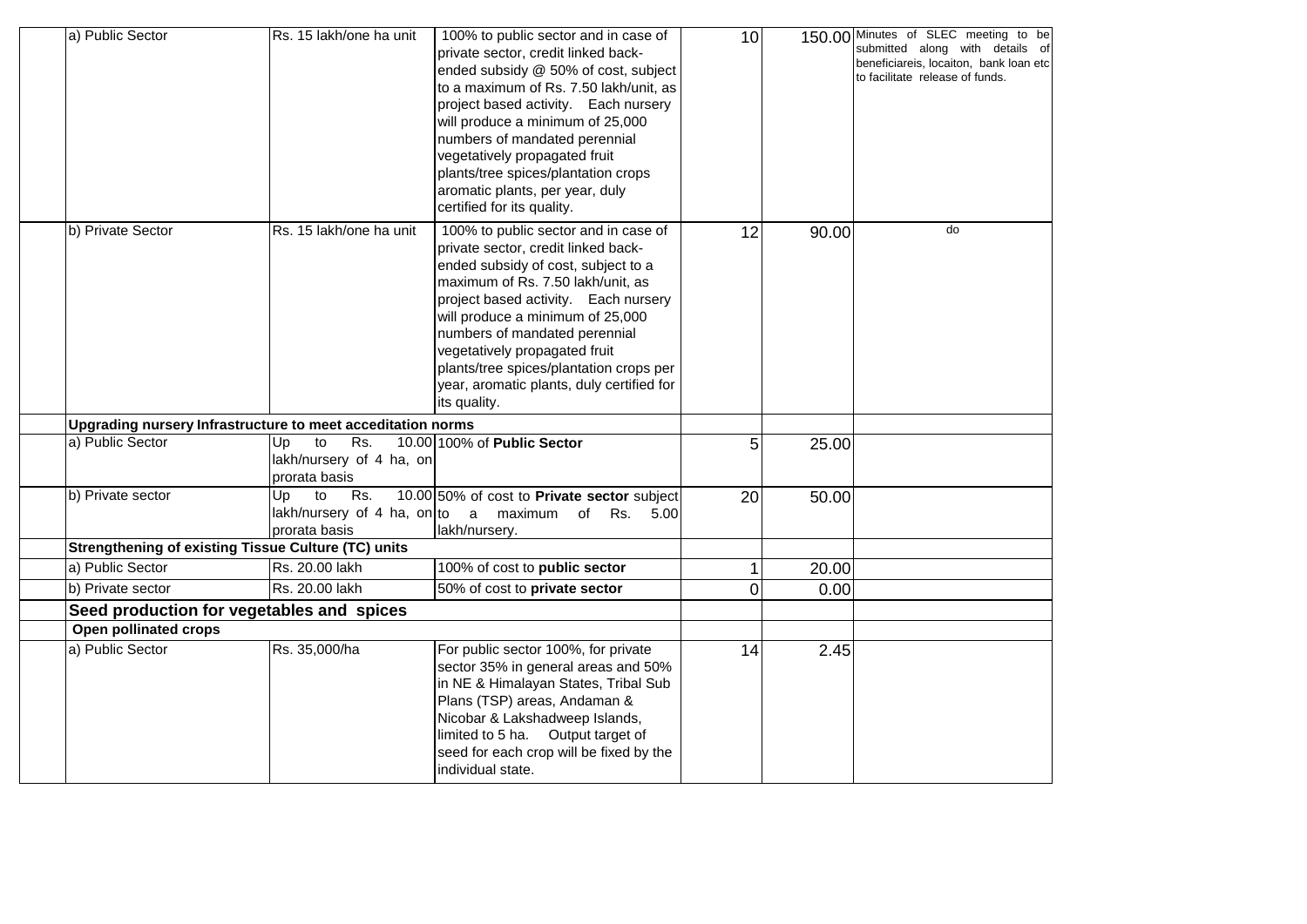|              | b) Private sector                                                                                                | Rs. 35,000/ha                                        | For public sector 100%, for private<br>sector 35% in general areas and 50%<br>in NE & Himalayan States, Tribal Sub<br>Plans (TSP) areas, Andaman &<br>Nicobar & Lakshadweep Islands,<br>limited to 5 ha. Output target of<br>seed for each crop will be fixed by the<br>individual state. | 70             | 12.25  |                               |
|--------------|------------------------------------------------------------------------------------------------------------------|------------------------------------------------------|-------------------------------------------------------------------------------------------------------------------------------------------------------------------------------------------------------------------------------------------------------------------------------------------|----------------|--------|-------------------------------|
|              |                                                                                                                  |                                                      | Import of planting material for trial & demonstration purpose (By State Government,                                                                                                                                                                                                       |                |        |                               |
|              |                                                                                                                  | Grower Associations recognized by NHB/ MoA, PSU)     |                                                                                                                                                                                                                                                                                           |                |        |                               |
|              | a) Public sector                                                                                                 | Rs. 100.00 lakh                                      | 100% of cost for State Govt. PSUs,<br>as project based                                                                                                                                                                                                                                    |                |        | 10.00 Project to be submitted |
|              | b) Private sector                                                                                                | Rs. 100.00 lakh                                      | 50% to Grower Associations.                                                                                                                                                                                                                                                               | $\overline{0}$ | 0.00   |                               |
|              | Sub-total Planting material                                                                                      |                                                      |                                                                                                                                                                                                                                                                                           | 144.00         | 669.70 |                               |
| $\mathbf{2}$ |                                                                                                                  | <b>Establishment of new gardens / Area Expansion</b> |                                                                                                                                                                                                                                                                                           |                |        |                               |
|              | Fruit crops other than cost intensive crops using normal spacing (For a<br>maximum area of 4 ha per beneficiary) |                                                      |                                                                                                                                                                                                                                                                                           |                |        |                               |
|              | <b>Fruits - Perennials</b>                                                                                       |                                                      |                                                                                                                                                                                                                                                                                           |                |        |                               |
|              | (a) Cost intensive crops                                                                                         |                                                      |                                                                                                                                                                                                                                                                                           |                |        |                               |
|              | ii) Strawberry                                                                                                   |                                                      |                                                                                                                                                                                                                                                                                           |                |        |                               |
|              | a) Integrated package with drip Rs. 2.80 lakh/ha<br>irrigation & mulching                                        |                                                      | Maximum of Rs. 1.12 lakh/ per ha.<br>(40% of cost) for meeting the<br>expenditure on planting material and<br>cost of material for drip irrigation,<br>mulching and INM/IPM, in one<br>installment.                                                                                       | 8 <sup>1</sup> | 11.20  |                               |
|              | b) Without integration                                                                                           | Rs. 1.25 lakh/ha                                     | Maximum of Rs. 0.50 lakh/ha (40% of<br>cost) for meeting the expenditure on<br>planting material and cost of<br>INM/IPM one installment.<br>For (a) and (b) above, in the case of<br>TSP areas, Andaman & Nicobar and<br>Lakshadweep Islands, assistance will<br>be @ 50% of cost.        | 0              | 0.00   |                               |
|              | sub total                                                                                                        |                                                      |                                                                                                                                                                                                                                                                                           | 8 <sup>1</sup> | 11.20  |                               |
|              | iv) Pineapple (sucker)                                                                                           |                                                      |                                                                                                                                                                                                                                                                                           |                |        |                               |
|              | Integrated package with Rs. 3.00 lakh/ha<br>a)<br>drip irrigation.                                               |                                                      | Maximum of Rs. 1.20 lakh/ha (40% of<br>the cost) for meeting expenditure on<br>planting material, drip irrigation and<br>cost of material for INM/IPM, in 2<br>installments.                                                                                                              |                | 0.000  |                               |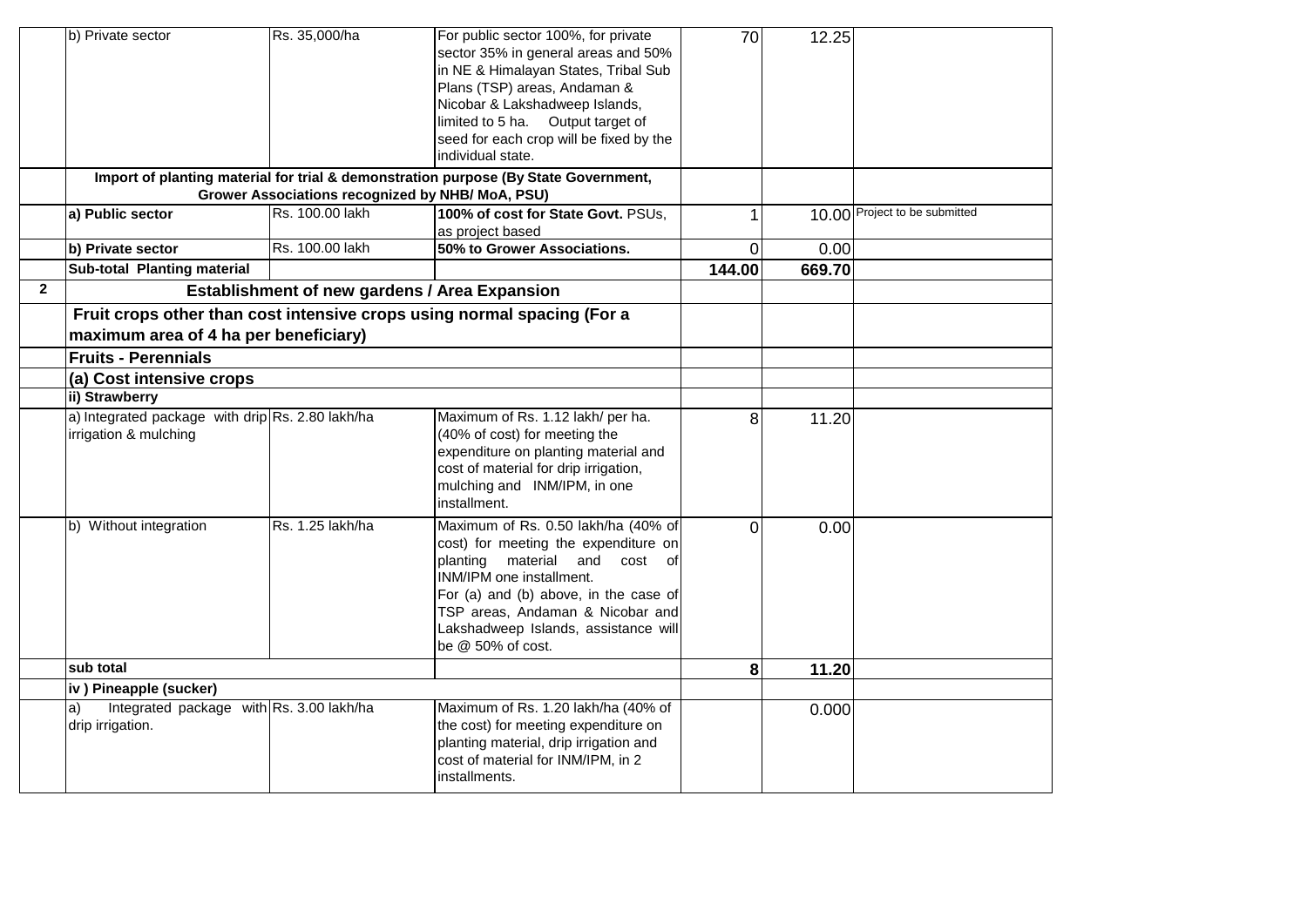| b) Without integration                                                 | Rs.87,500/ha      | Maximum of Rs. 0.35 lakh/ha (40% of<br>cost) for meeting the expenditure on<br>planting<br>material<br>and cost of<br>INM/IPM in 2 installments (75:25).<br>For (a) and (b) above, in the case of<br>TSP areas, Andaman & Nicobar and<br>Lakshadweep Islands, assistance will<br>be @ 50% of cost in 2 installments<br>(75:25).                                 | 300            | 98.44  |  |
|------------------------------------------------------------------------|-------------------|-----------------------------------------------------------------------------------------------------------------------------------------------------------------------------------------------------------------------------------------------------------------------------------------------------------------------------------------------------------------|----------------|--------|--|
| sub total                                                              |                   |                                                                                                                                                                                                                                                                                                                                                                 | 300            | 98.44  |  |
| <b>Maintenance without Integration</b>                                 |                   |                                                                                                                                                                                                                                                                                                                                                                 |                |        |  |
| 1st Year                                                               |                   |                                                                                                                                                                                                                                                                                                                                                                 | $\overline{0}$ | 0.00   |  |
| v) Banana (TC)<br>Integrated package<br>with<br>a)<br>drip irrigation. | Rs. 3.00 lakh/ha  | Maximum of Rs. 1.20 lakh/ha (40 % of<br>cost) for meeting the expenditure on<br>planting material and cost of material<br>for drip system, INM/IPM etc., in 2<br>installments (75:25).                                                                                                                                                                          | 21             | 23.63  |  |
| b) Without integration                                                 | Rs. 1.25 lakh/ha. | Max. of Rs. 0.50 lakh per ha, (40% of<br>cost) for meeting the expenditure on<br>material and cost of<br>planting<br>INM/IPM in 2 installments (75:25).<br>For (a) and (b) above, in the case of<br>TSP areas, Andaman & Nicobar and<br>Lakshadweep Islands, assistance will<br>be @ 50% of cost in 2 installments<br>(75:25).                                  | 175            | 82.03  |  |
| sub total                                                              |                   |                                                                                                                                                                                                                                                                                                                                                                 | 196            | 105.66 |  |
| <b>Maintenance without Integration</b>                                 |                   |                                                                                                                                                                                                                                                                                                                                                                 |                |        |  |
| 1st Year                                                               |                   |                                                                                                                                                                                                                                                                                                                                                                 | 0              | 0.00   |  |
| vii) Papaya                                                            |                   |                                                                                                                                                                                                                                                                                                                                                                 |                |        |  |
| a) Integrated package with<br>drip irrigation.                         | Rs. 2.00 lakh/ha. | Maximum of Rs. 0.80 lakh/ha (40% of<br>the cost) for meeting expenditure on<br>planting material, drip irrigation and<br>cost of material for INM/IPM, in 2<br>installments (75:25).                                                                                                                                                                            | 32             | 24.00  |  |
| b) Without integration                                                 | Rs. 60,000/ha     | Maximum of Rs. 0.30 lakh/ha (50 % of<br>cost) for meeting the expenditure on<br>planting material and cost of INM/IPM<br>in 2 installments (75:25).<br>For (a) and (b) above, in the case of<br>NE and Himalayan States, TSP areas,<br>Andaman<br>&<br>Nicobar<br>and<br>Lakshadweep Islands, assistance will<br>be @ 50% of cost in 2 installments<br>(75:25). | 210            | 47.25  |  |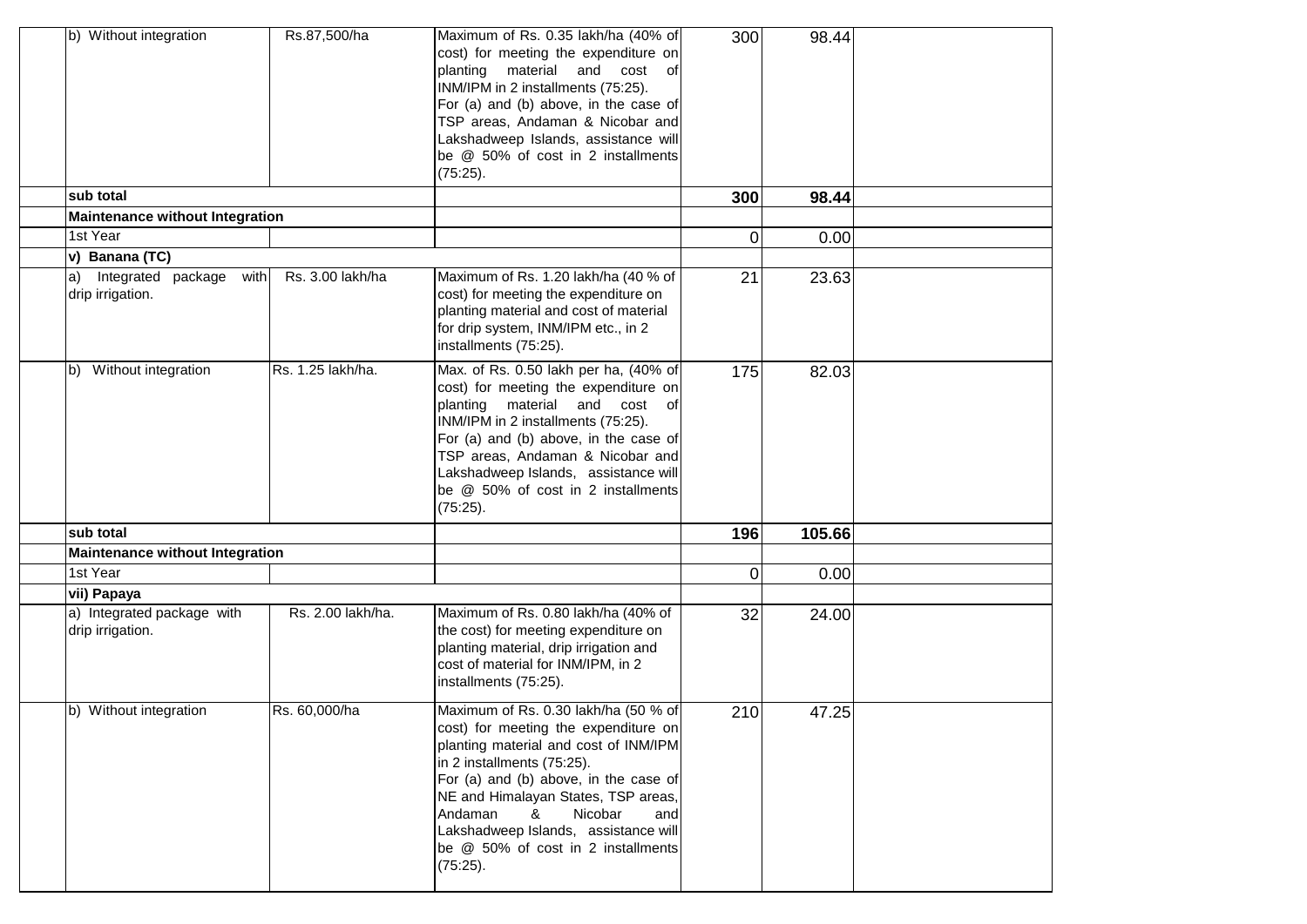|      | sub total                                                                         |                   |                                                                                                                                                                                                                                                                                                             | 242 | 71.25 |  |
|------|-----------------------------------------------------------------------------------|-------------------|-------------------------------------------------------------------------------------------------------------------------------------------------------------------------------------------------------------------------------------------------------------------------------------------------------------|-----|-------|--|
|      | <b>Maintenance without Integration</b>                                            |                   |                                                                                                                                                                                                                                                                                                             |     |       |  |
|      | 1st Year                                                                          |                   |                                                                                                                                                                                                                                                                                                             | 0   | 0.00  |  |
|      | viii) Ultra high density (Meadow orchard)                                         |                   |                                                                                                                                                                                                                                                                                                             |     |       |  |
|      | a) Integrated package with drip<br>irrigation                                     | Rs. 2.00 lakh/ha. | Maximum of Rs. 0.80 lakh/ ha. (40%<br>of cost) for meeting the expenditure on<br>planting material and cost of material<br>for drip system, INM/IPM, and canopy<br>management in 3 installments of<br>60:20:20 subject to survival rate of<br>75% in 2nd year and 90% in 3 <sup>rd</sup> year).             | 8   | 4.80  |  |
|      | b) Without integration                                                            | Rs. 1.25 lakh/ha  | Maximum of Rs. 0.50 lakh/ha., (40%<br>of cost) for meeting the expenditure on<br>planting material and<br>cost of<br>INM/IPM in 3 installments.<br>For (a) and (b) above, in the case of<br>TSP areas, Andaman & Nicobar and<br>Lakshadweep Islands, assistance will<br>be @ 50% of cost in 3 installments. |     | 0.00  |  |
|      | sub total                                                                         |                   |                                                                                                                                                                                                                                                                                                             | 8   | 4.80  |  |
|      | Maintenance without Integration                                                   |                   |                                                                                                                                                                                                                                                                                                             |     |       |  |
|      | 1st Year                                                                          |                   |                                                                                                                                                                                                                                                                                                             |     | 0.00  |  |
|      | 2nd Year                                                                          |                   |                                                                                                                                                                                                                                                                                                             |     | 0.00  |  |
|      | ix) High density planting (mango, guava, litchi, pomegranate, apple, citrus etc). |                   |                                                                                                                                                                                                                                                                                                             |     |       |  |
|      | a) Integrated package with drip<br>irrigation                                     | Rs. 1.50 lakh /ha | Maximum of Rs. 0.60 lakh per ha.<br>(40% of cost) for meeting the<br>expenditure on planting material, cost<br>of drip system, INM/IPM, canopy<br>management etc., in 3 installments of<br>60:20:20 subject to survival rate of<br>75% in 2nd year and 90% in 3 <sup>rd</sup> year).                        |     | 0.00  |  |
| i.   | Mango                                                                             | -do-              | -do-                                                                                                                                                                                                                                                                                                        | 44  | 19.80 |  |
| ii.  | Guava                                                                             | -do-              | -do-                                                                                                                                                                                                                                                                                                        |     | 0.00  |  |
| iii. | <b>Sweet Orange</b>                                                               | -do-              | -do-                                                                                                                                                                                                                                                                                                        | 20  | 9.00  |  |
| iv.  | Orange<br>(Khashi<br>Mandarin/Kinnow)                                             | -do-              | -do-                                                                                                                                                                                                                                                                                                        |     | 0.00  |  |
|      | sub total                                                                         |                   |                                                                                                                                                                                                                                                                                                             | 64  | 28.80 |  |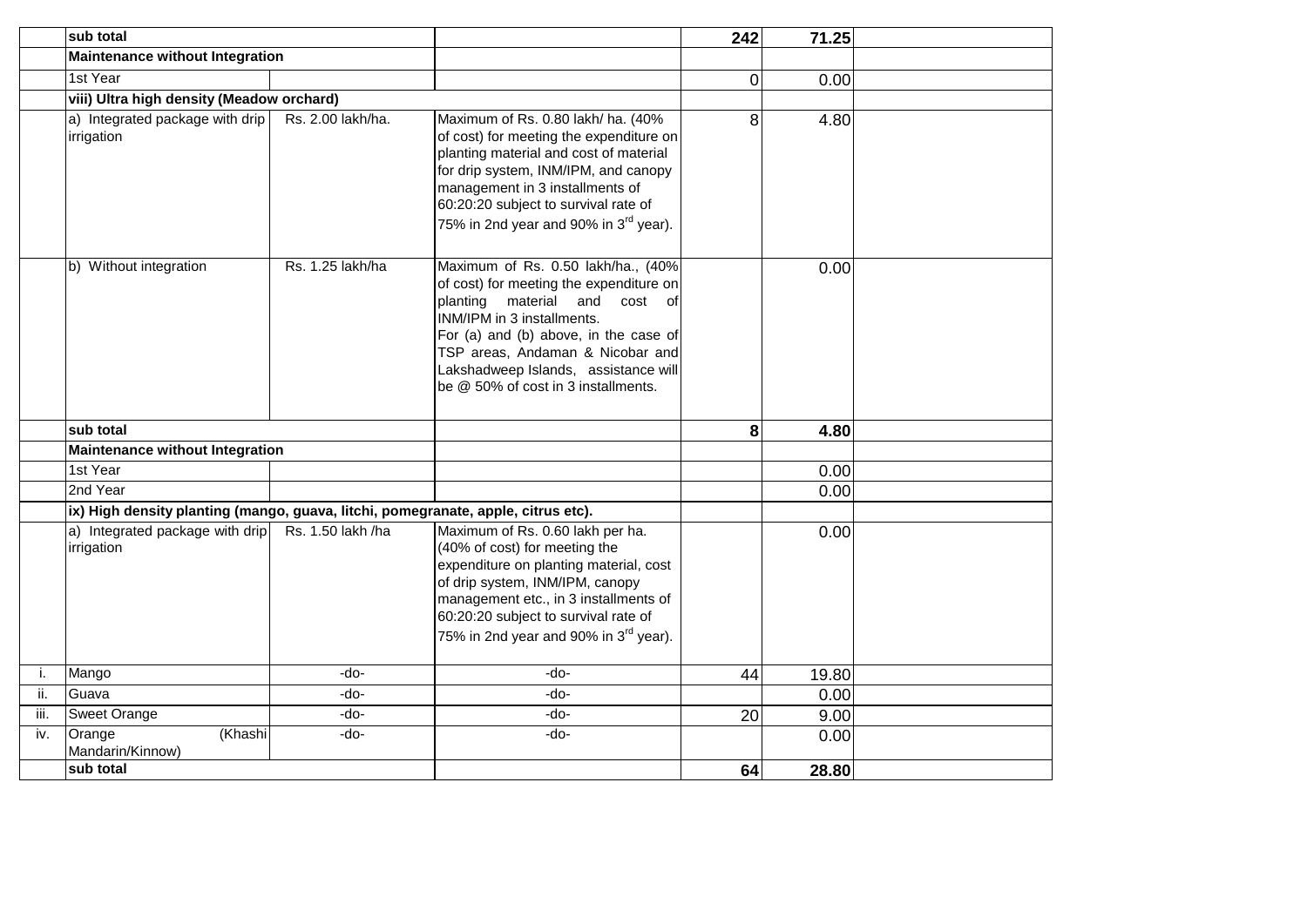|      | b) Without Integration.                                              | Rs. 1.00 lakh/ha.                                    | Maximum of Rs. 0.40 lakh/ha (40% of<br>the cost) for meeting the expenditure<br>on planting material and cost of<br>INM/IPM in 3 installments (60:20:20).<br>For (a) and (b) above, in the case of<br>TSP areas, Andaman & Nicobar and<br>Lakshadweep Islands, assistance will<br>be @ 50% of cost in 3 installments of<br>60:20:20 subject to survival rate of<br>75% in 2nd year and 90% in 3rd year) | $\overline{O}$ | 0.00   |                                |
|------|----------------------------------------------------------------------|------------------------------------------------------|---------------------------------------------------------------------------------------------------------------------------------------------------------------------------------------------------------------------------------------------------------------------------------------------------------------------------------------------------------------------------------------------------------|----------------|--------|--------------------------------|
| Ι.   | Mango                                                                | -do-                                                 | -do-                                                                                                                                                                                                                                                                                                                                                                                                    | 420            | 126.00 |                                |
| ii.  | Guava                                                                | -do-                                                 | -do-                                                                                                                                                                                                                                                                                                                                                                                                    |                | 0.00   |                                |
| iii. | <b>Sweet Orange</b>                                                  | -do-                                                 | -do-                                                                                                                                                                                                                                                                                                                                                                                                    | 130            | 39.00  |                                |
| iv.  | Lime/ Lemon                                                          | -do-                                                 | -do-                                                                                                                                                                                                                                                                                                                                                                                                    | 200            | 60.00  |                                |
| v.   | (Khashi<br>Orange<br>Mandarin/Kinnow)                                | -do-                                                 | -do-                                                                                                                                                                                                                                                                                                                                                                                                    | 80             | 24.00  |                                |
|      | sub total                                                            |                                                      |                                                                                                                                                                                                                                                                                                                                                                                                         | 830            | 249.00 |                                |
|      | <b>Maintenance without Integration</b>                               |                                                      |                                                                                                                                                                                                                                                                                                                                                                                                         |                |        |                                |
|      | 1st Year                                                             |                                                      |                                                                                                                                                                                                                                                                                                                                                                                                         | 0              | 0.00   |                                |
|      | 2nd Year                                                             |                                                      |                                                                                                                                                                                                                                                                                                                                                                                                         | $\overline{0}$ | 0.00   |                                |
|      | (b) Fruit crops other than cost intensive crops using normal spacing |                                                      |                                                                                                                                                                                                                                                                                                                                                                                                         |                |        |                                |
|      | a) Integrated package with drip Rs. 1.00 lakh/ha<br>irrigation       |                                                      | Maximum of Rs. 0.40 lakh/ ha. (40%<br>of cost) for meeting the expenditure on<br>planting material, cost of drip system,<br>INM/IPM, canopy management etc in<br>3 installments of 60:20:20 subject to<br>survival rate of 75% in 2nd year &<br>90% in 3rd year for perennial crops<br>and for non perennial crops in 2<br>installments of 75:25.                                                       | $\overline{0}$ | 0.00   |                                |
|      | b) Without Integration - Lime/Rs. 60,000/ha<br>Lemon                 |                                                      | Maximum of Rs. 0.30 lakh/ha (50 % of<br>cost) for meeting the expenditure on<br>planting material and cost of INM/IPM<br>in 3 installments of 60:20:20.                                                                                                                                                                                                                                                 | 190            | 34.20  |                                |
|      | sub total                                                            |                                                      |                                                                                                                                                                                                                                                                                                                                                                                                         | 190            | 34.20  |                                |
|      | <b>Maintenance without Integration</b>                               |                                                      |                                                                                                                                                                                                                                                                                                                                                                                                         |                |        |                                |
|      | 1st Year                                                             |                                                      |                                                                                                                                                                                                                                                                                                                                                                                                         | 4095           | 130.00 |                                |
|      | 2nd Year                                                             |                                                      |                                                                                                                                                                                                                                                                                                                                                                                                         | 1315           | 40.00  |                                |
|      | Sub-total                                                            |                                                      |                                                                                                                                                                                                                                                                                                                                                                                                         | 5410.00        | 170.00 |                                |
|      |                                                                      | Vegetable (For maximum area of 2 ha per beneficiary) |                                                                                                                                                                                                                                                                                                                                                                                                         |                |        |                                |
|      | <b>Hybrid</b>                                                        | Rs.50,000/ha                                         | 40% of cost in general areas                                                                                                                                                                                                                                                                                                                                                                            | 2400           |        | 600.00 Winter-1120/Summer-1280 |
|      | Sub-total                                                            |                                                      |                                                                                                                                                                                                                                                                                                                                                                                                         | 2400           | 600.00 |                                |
| 3    | Flowers (For a maximum of 2 ha per beneficiary)                      |                                                      |                                                                                                                                                                                                                                                                                                                                                                                                         |                |        |                                |
|      | <b>Cut flowers</b>                                                   |                                                      |                                                                                                                                                                                                                                                                                                                                                                                                         |                |        |                                |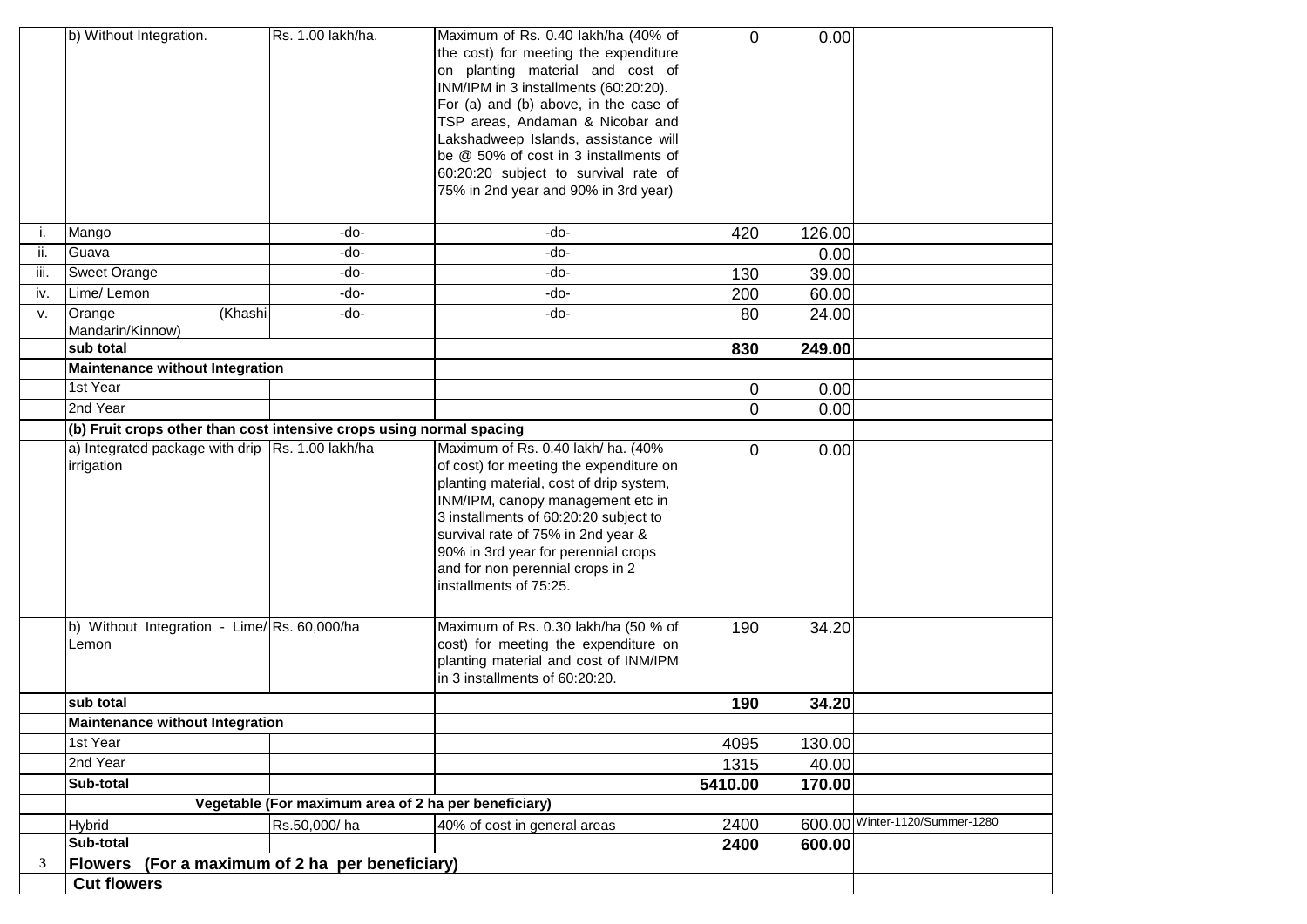|   | Small & Marginal Farmers                            | Rs. 1.00 lakh/ha  | 50% of cost in NE & HS, TSP areas,                                 | 10.0     | 5.00    |                                            |
|---|-----------------------------------------------------|-------------------|--------------------------------------------------------------------|----------|---------|--------------------------------------------|
|   | Other farmers                                       |                   | A&N and Lakshadweep Islands.<br>50% of cost in NE & HS, TSP areas, |          |         |                                            |
|   |                                                     | do                |                                                                    | 0.0      | 0.00    |                                            |
|   | <b>Bulbulous flowers</b>                            |                   | A&N and Lakshadweep Islands.                                       |          |         |                                            |
|   |                                                     | Rs. 1.50 lakh/ha  |                                                                    |          |         | 63.75 Gladiolus- 50 & Tuberose- 50         |
|   | Small & Marginal Farmers                            |                   | 50% of cost in NE & HS, TSP areas,<br>A&N and Lakshadweep Islands. | 85.0     |         |                                            |
|   | Other farmers                                       | do                | 50% of cost in NE & HS, TSP areas,                                 | 0.0      | 0.00    |                                            |
|   |                                                     |                   | A&N and Lakshadweep Islands.                                       |          |         |                                            |
|   | <b>Loose Flowers</b>                                |                   |                                                                    |          |         |                                            |
|   | Small & Marginal Farmers                            |                   | 50% of cost in NE & HS, TSP areas,                                 | 80.0     | 16.00   |                                            |
|   |                                                     | Rs. 40,000/ha     | A&N and Lakshadweep Islands.                                       |          |         |                                            |
|   | Other farmers                                       | do                | 50% of cost in NE & HS, TSP areas,                                 | 0.0      | 0.00    |                                            |
|   |                                                     |                   | A&N and Lakshadweep Islands.                                       |          |         |                                            |
|   | Sub-total                                           |                   |                                                                    | 175.0    | 84.75   |                                            |
| 4 | Spices (For a maximum area of 4 ha per beneficiary) |                   |                                                                    |          |         |                                            |
|   | Seed spice and<br>Rhizomatic                        | Rs.30,000/ha      | Maximum of Rs. 12,000/- per ha. (40%                               | 52       | 7.80    |                                            |
|   | spices                                              |                   | of cost) for meeting the expenditure on                            |          |         |                                            |
|   |                                                     |                   | planting material and cost of material                             |          |         |                                            |
|   |                                                     |                   | for INM/IPM etc).                                                  |          |         |                                            |
|   | <b>Perennial spices</b>                             | Rs. 50,000/ha     | Maximum of Rs. 20,000/- per ha                                     |          |         |                                            |
|   |                                                     |                   | (@40% of cost) for meeting the                                     | 61       | 15.25   |                                            |
|   | (black pepper)                                      |                   | expenditure on planting material and                               |          |         |                                            |
|   |                                                     |                   | cost of material for INM/IPM etc.                                  |          |         |                                            |
|   |                                                     |                   | For (i) and (ii) above, in the case of                             |          |         |                                            |
|   |                                                     |                   | TSP areas, Andaman and                                             |          |         |                                            |
|   |                                                     |                   | Lakshadweep Islands, assistance will                               |          |         |                                            |
|   |                                                     |                   | be @ 50% of cost.                                                  |          |         |                                            |
|   | Sub-total                                           |                   |                                                                    | 113      | 23.05   |                                            |
|   | <b>Grand Total Area Exp.</b>                        |                   |                                                                    | 4526.00  | 1311.14 |                                            |
|   | <b>Grand Total maintenance</b>                      |                   |                                                                    | 5410.000 | 170.000 |                                            |
|   | <b>Mushrooms</b>                                    |                   |                                                                    |          |         |                                            |
|   | Spawn making unit                                   |                   |                                                                    |          |         |                                            |
|   | <b>Public Sector</b>                                | Rs. 15 lakh/ unit | 100% of the cost.                                                  | 2.0      |         | 30.00 Minutes of SLEC meeting to be        |
|   |                                                     |                   |                                                                    |          |         | submitted along with details of            |
|   |                                                     |                   |                                                                    |          |         | beneficiareis, locaiton, bank loan etc     |
|   |                                                     |                   |                                                                    |          |         | to facilitate release of funds.            |
|   | <b>Private Sector</b>                               | Rs. 15 lakh/ unit | 40% of cost for private sector, for                                | 0.0      | 0.00    |                                            |
|   |                                                     |                   | meeting the expenditure on                                         |          |         |                                            |
|   |                                                     |                   | infrastructure, as credit linked back                              |          |         |                                            |
|   | <b>Sub-total Mushroom</b>                           |                   | ended subsidy.                                                     |          |         |                                            |
|   | Rejuvenation/replacement of                         |                   |                                                                    | 2.00     | 30.00   | 194.00 To be implemented as per guidelines |
| 5 |                                                     | Rs. 40,000/ha     | 50% of the total cost subject to a                                 | 970      |         | circulated                                 |
|   | senile plantation including                         |                   | maximum of Rs. 20,000/ha limited to                                |          |         |                                            |
|   | Canopy management. Mango                            |                   | two ha per beneficiary.                                            |          |         |                                            |
|   | Sub-total                                           |                   |                                                                    | 970      | 194.00  |                                            |
|   | <b>Creation of Water resources</b>                  |                   |                                                                    |          |         |                                            |
|   | <b>Community tanks</b>                              |                   |                                                                    |          |         |                                            |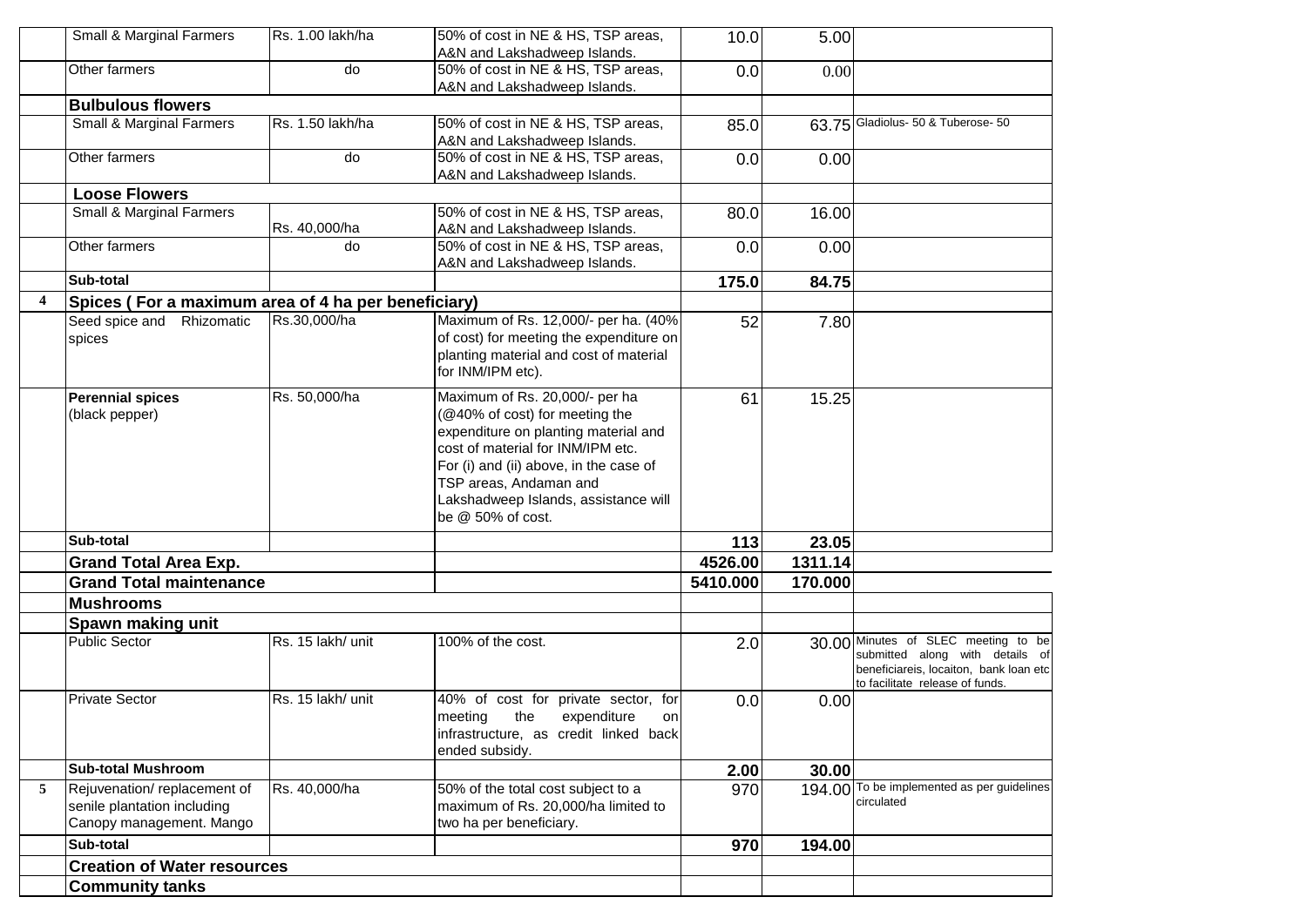|   | i) Community tanks/on farm ponds/on farm water reservoirs with use of                            |                                  |                                                                                                  |          |        |                                                                                                                |
|---|--------------------------------------------------------------------------------------------------|----------------------------------|--------------------------------------------------------------------------------------------------|----------|--------|----------------------------------------------------------------------------------------------------------------|
|   |                                                                                                  |                                  | plastic/RCC lining - (10 ha. of command area, with pond size of 100m x 100m x                    |          |        |                                                                                                                |
|   | Community tanks/on farm ponds/on farm water reservoirs with use of<br>plastic/RCC lining         |                                  |                                                                                                  |          |        |                                                                                                                |
|   | Plain areas                                                                                      | Rs. 20.00 lakh in plain<br>areas | 100% of cost for 10 ha command                                                                   | $\Omega$ | 0.0    |                                                                                                                |
|   | Hilly areas.                                                                                     | areas.                           | Rs. 25 lakh/ unit for Hilly 100% of cost for 10 ha command                                       | 81       | 200.00 |                                                                                                                |
|   | ii) Water harvesting system for individuals- for storage of water in                             |                                  |                                                                                                  |          |        |                                                                                                                |
|   | 20mx20mx3m                                                                                       |                                  |                                                                                                  |          |        |                                                                                                                |
|   | Plain areas                                                                                      | areas and                        | Rs. 1.50 lakh/unit in plain 50% of cost. Maintenance to be<br>ensured by the beneficiary.        | $\Omega$ | 0.0    |                                                                                                                |
|   | Hilly areas.                                                                                     | areas                            | Rs. 1.80 lakh/unit in hilly 50% of cost. Maintenance to be<br>ensured by the beneficiary.        | 692      | 622.80 |                                                                                                                |
|   | Sub-total                                                                                        |                                  |                                                                                                  | 700      | 822.80 |                                                                                                                |
| 5 |                                                                                                  | <b>Protected cultivation</b>     |                                                                                                  |          |        |                                                                                                                |
|   | a) Green House structure                                                                         |                                  |                                                                                                  |          |        |                                                                                                                |
|   | (b) Naturally ventilated system                                                                  |                                  |                                                                                                  |          |        |                                                                                                                |
|   | (i) Tubular structur                                                                             | area 500 Sq. m)                  | Rs. 1650/Sq.m (up to 50% of the cost limited to 4000 Sq.m<br>per beneficiary.                    | 1.79     | 109.20 |                                                                                                                |
|   | c) Plastic Mulching                                                                              |                                  |                                                                                                  |          |        |                                                                                                                |
|   | <b>Plastic Mulching</b>                                                                          | Rs. 32,000/ha                    | 50% of the total cost limited to 2 ha<br>per beneficiary.                                        | 15       | 2.76   |                                                                                                                |
|   | d) Shade Net House                                                                               |                                  |                                                                                                  |          |        |                                                                                                                |
|   | i) Tubular structure                                                                             | Rs. 710/Sq.m                     | 50% of cost limited to 4000 Sq.m<br>per beneficiary.                                             | 1.83     | 74.62  |                                                                                                                |
|   | i) Tubular structure                                                                             | Rs. 816/Sq.m for hilly<br>areas  | 50% of cost limited to 4000 Sq.m<br>per beneficiary.                                             |          | 0.00   |                                                                                                                |
|   | <b>Plastic Tunnels</b>                                                                           | Rs. 60/Sq.m                      | 50% of cost limited 1000 sq. m per<br>beneficiary.                                               |          | 0.00   |                                                                                                                |
|   | Plastic Tunnels (Hilly areas)                                                                    | Rs.75/Sq.m for hilly<br>areas.   | 50% of cost limited 1000 sq. m per<br>beneficiary.                                               | 0.28     | 1.05   |                                                                                                                |
|   | Walk in tunnels                                                                                  | Rs. 600/ Sq.m                    | 50% of the cost limited to 4000 sq.m.<br>(each unit not to exceed 800 Sq. m<br>per beneficiary). | $\Omega$ | 0.00   |                                                                                                                |
|   | e) Anti Bird/Anti Hail Nets                                                                      | Rs.35/- per Sq.m                 | 50% of cost limited to 5000 Sq.m per<br>beneficiary.                                             | $\Omega$ | 0.00   |                                                                                                                |
|   | f) Cost of planting material &<br>cultivation of high value<br>vegetables grown in poly<br>house | Rs.140/Sq. m                     | 50% of cost limited to 4000 Sq.m per<br>beneficiary.                                             | 3.64     | 25.48  |                                                                                                                |
|   | Sub-total protected cultivation                                                                  |                                  |                                                                                                  | 22.54    | 213.11 |                                                                                                                |
| 6 | Promotion of Integrated Nutrient Management(INM)/ Integrated Pest                                |                                  |                                                                                                  |          |        |                                                                                                                |
|   | Promotion of IPM                                                                                 | Rs. 4000/ha                      | 30% of cost subject to a maximum of<br>Rs 1200/ha limited to 4.00 ha/<br>beneficiary.            | 950      |        | 11.40 To be need based and taken up after<br>identifying problem of pest / disease<br>and nutrient deficiency. |
|   | Leaf /Tissue analysis lab                                                                        |                                  |                                                                                                  |          |        |                                                                                                                |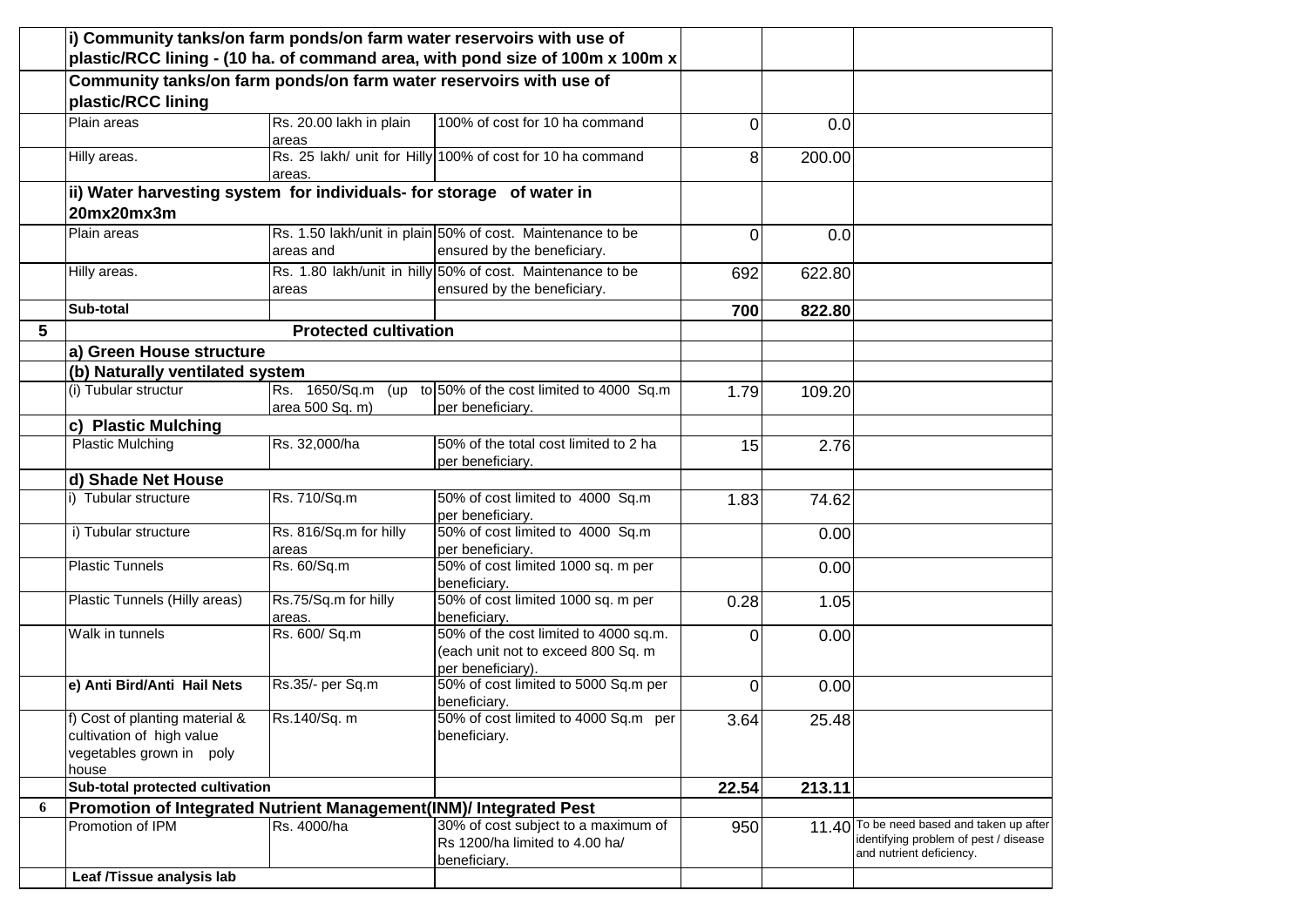|                  | a) Public Sector                                                                                         | Rs. 25.00 lakhs/unit                                          | 100% to Public sector                                                                                                                                                                                                                                                                            | 0    | 0.00   |                                                                                              |
|------------------|----------------------------------------------------------------------------------------------------------|---------------------------------------------------------------|--------------------------------------------------------------------------------------------------------------------------------------------------------------------------------------------------------------------------------------------------------------------------------------------------|------|--------|----------------------------------------------------------------------------------------------|
|                  | b) Private Sector                                                                                        | Rs. 25.00 lakhs/unit                                          | 50% to private sector.                                                                                                                                                                                                                                                                           | 0    | 0.00   |                                                                                              |
|                  | Sub-total INM / IPM                                                                                      |                                                               |                                                                                                                                                                                                                                                                                                  | 950  | 11.40  |                                                                                              |
| $7\phantom{.0}$  | <b>Adoption Organic Farming</b>                                                                          |                                                               |                                                                                                                                                                                                                                                                                                  |      |        |                                                                                              |
|                  | iii) Vermi compost Units /organic input production unit                                                  |                                                               |                                                                                                                                                                                                                                                                                                  |      |        |                                                                                              |
|                  | i) Vermi compost Units                                                                                   | Rs.1,00,000/ unit for<br>permanent structure and<br>Vermibed. | 50% of cost conforming to the size of<br>the unit of 30'x8'x2.5' dimension of<br>Rs. 16,000/unit for HDPE permanent structure to be<br>administered on pro-rata basis. 50%<br>of cost conforming to the size of 96 cft<br>(12'x4'x2') and IS 15907:2010 to be<br>administered on pro-rata basis. | 450  |        | 225.00 Designs para meter of HDPE beds<br>will conformer to BIS standards (IS<br>15907:2010) |
|                  | ii) Vermibeds                                                                                            | do                                                            | do                                                                                                                                                                                                                                                                                               | 380  | 30.40  |                                                                                              |
|                  | Sub-total                                                                                                |                                                               |                                                                                                                                                                                                                                                                                                  | 830  | 255.40 |                                                                                              |
|                  | <b>Certification for Good</b><br><b>Agricultural Practices (GAP),</b><br><b>Including infrastructure</b> | Rs. 10,000/ha                                                 | 50% of the cost for maximum of<br>4ha/beneficiary.                                                                                                                                                                                                                                               | U    | 0.00   |                                                                                              |
|                  | <b>Centre of Excellence for</b><br><b>Horticulture</b>                                                   | Rs.1000.00 lakh/ centre                                       | 100% of cost to public sector. This<br>can be established through bi-<br>lateral co-operation also.                                                                                                                                                                                              | 0    | 0.00   |                                                                                              |
| 8                | Pollination support through beekeeping                                                                   |                                                               |                                                                                                                                                                                                                                                                                                  |      |        |                                                                                              |
|                  | Production of nucleus stock<br>(Public sector)                                                           | Rs. 20.00 lakh                                                | 100% of the cost.                                                                                                                                                                                                                                                                                | 0    | 0.00   |                                                                                              |
|                  | Production of bee<br>colonies<br>by bee breeder                                                          | Rs. 10.00 lakh                                                | 40% of cost for producing min. of<br>2000 colonies / year                                                                                                                                                                                                                                        | 4    | 16.00  |                                                                                              |
|                  | Honey bee colony                                                                                         | Rs.2000/colony of 8<br>frames                                 | 40% of cost limited to 50 colonies /<br>beneficiary.                                                                                                                                                                                                                                             | 600  | 4.80   |                                                                                              |
|                  | Hives                                                                                                    | Rs 2000/ per hive.                                            | 40% of cost limited to 50 colonies /<br>beneficiary.                                                                                                                                                                                                                                             | 600  | 4.80   |                                                                                              |
|                  | Equipment including honey<br>extractor (4 frame), food grade<br>container (30 kg), net, etc.             | Rs. 20,000/set                                                | 40% of the cost limited to one set per<br>beneficiary.                                                                                                                                                                                                                                           | 500  | 40.00  |                                                                                              |
|                  | Sub-total                                                                                                |                                                               |                                                                                                                                                                                                                                                                                                  | 1704 | 65.60  |                                                                                              |
| $\boldsymbol{9}$ | <b>Horticulture Mechanization</b>                                                                        |                                                               |                                                                                                                                                                                                                                                                                                  |      |        |                                                                                              |
|                  | i) Tractor (upto 20 PTO HP)<br>ii) Power Tiller                                                          | 3.00 lakh/unit                                                | 25% of cost, subject to a maximum of<br>Rs. 0.75 lakh/unit for general category<br>farmers, and in the case if SC, ST,<br>Small & Marginal famers, women<br>farmers and beneficiaries in NE<br>states, 35% of cost, subject to a<br>maximum of Rs. 1.00 lakh per unit.                           | 0    | 0.00   |                                                                                              |
|                  |                                                                                                          |                                                               |                                                                                                                                                                                                                                                                                                  |      |        |                                                                                              |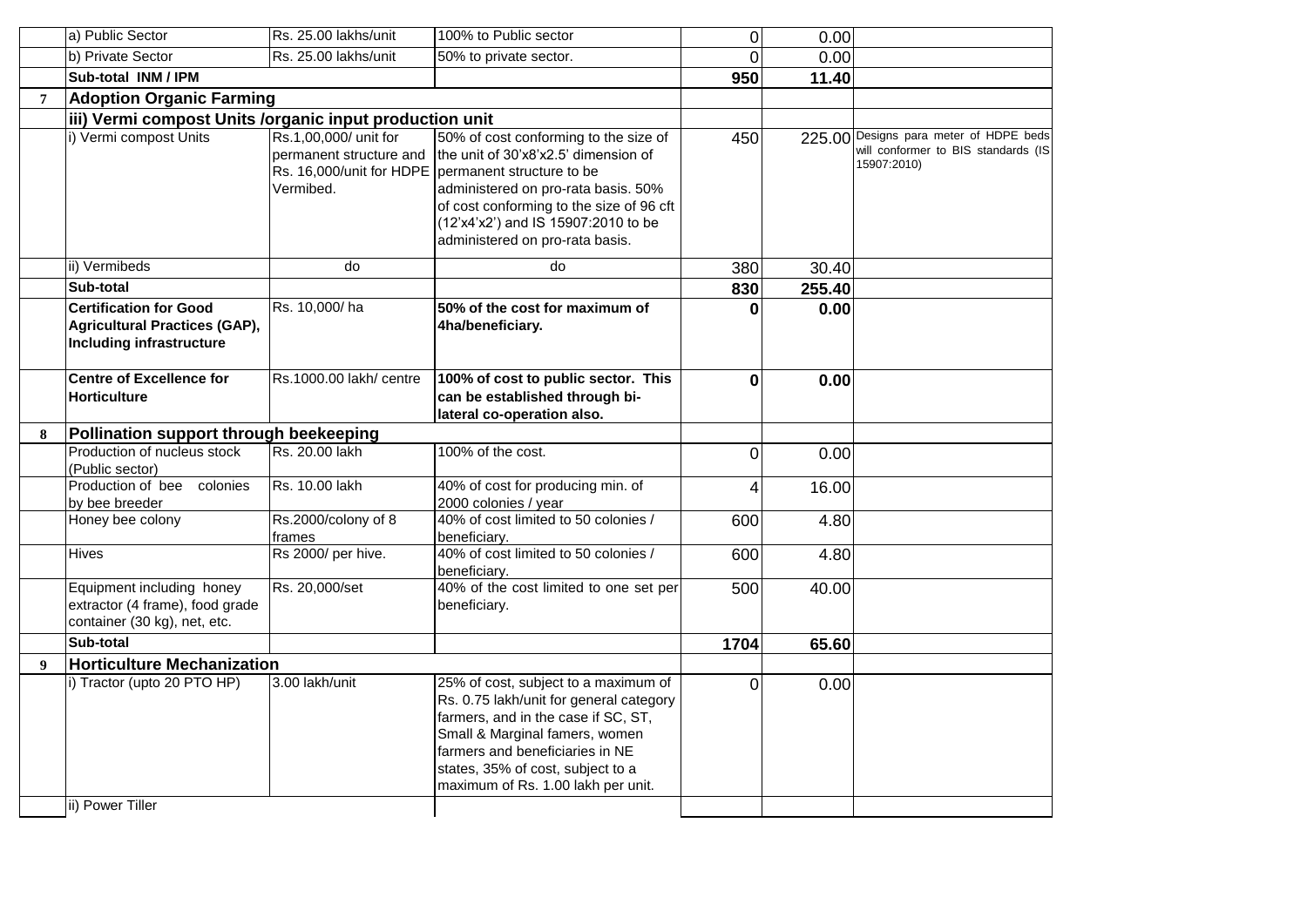| a) Power tiller (below 8 BHP)                                                                                                          | 1.00 lakh per unit | Subject to a maximum of Rs.0.40<br>lakh/unit for general category farmers,<br>and in the case if SC, ST, Small &<br>Marginal farmers, women farmers and<br>beneficiaries in NE states, subject of a<br>maximum of Rs. 0.50 lakh/unit.  | 45       | 22.50  |  |
|----------------------------------------------------------------------------------------------------------------------------------------|--------------------|----------------------------------------------------------------------------------------------------------------------------------------------------------------------------------------------------------------------------------------|----------|--------|--|
| b) Power tiller (8 BHP & above)                                                                                                        | 1.50 lakh per unit | Subject to a maximum of Rs.0.60<br>lakh/unit for general category farmers,<br>and in the case if SC, ST, Small &<br>Marginal farmers, women farmers and<br>beneficiaries in NE states, subject of a<br>maximum of Rs. 0.75 lakh/unit.  | 440      | 330.00 |  |
| Tractor/Power tiller (below 20 BHP) driven equipments                                                                                  |                    |                                                                                                                                                                                                                                        |          |        |  |
| a) Land Development, tillage<br>and seed bed preparation<br>equipments                                                                 | 0.30 lakh per unit | Subject to a maximum of Rs.0.12<br>lakh/unit for general category farmers,<br>and in the case if SC, ST, Small &<br>Marginal farmers, women farmers and<br>beneficiaries in NE states, subject of a<br>maximum of Rs. 0.15 lakh/unit.  | 0        | 0.00   |  |
| b) Sowing, planting reaping<br>and digging equipments                                                                                  | 0.30 lakh per unit | Subject to a maximum of Rs.0.12<br>lakh/unit for general category farmers,<br>and in the case if SC, ST, Small &<br>Marginal farmers, women farmers and<br>beneficiaries in NE states, subject of<br>a maximum of Rs. 0.15 lakh/unit.  | 110      | 16.50  |  |
| Plastic<br>mulch<br>$\vert c \rangle$<br>laying<br>machine                                                                             | 0.70 lakh per unit | Subject to a maximum of Rs.0.28<br>lakh/unit for general category farmers,<br>and in the case if SC, ST, Small &<br>Marginal farmers, women farmers and<br>beneficiaries in NE states, subject of a<br>maximum of Rs. 0.35 lakh/unit.  | $\Omega$ | 0.00   |  |
| iv) Self-propelled Horticulture<br>Machinery                                                                                           | 2.50 lakh per unit | Subject to a maximum of Rs. 1.00<br>lakh/unit for general category farmers,<br>and in the case if SC, ST, Small &<br>Marginal farmers, women farmers and<br>beneficiaries in NE states, subject of a<br>maximum of Rs. 1.25 lakh/unit. | 0        | 0.00   |  |
| v) Import of new machines & Rs. 50.00 lakh per unit<br>for<br>horticulture<br>tools<br>for<br>demonstration purpose (Public<br>sector) |                    | 100% of the total cost.                                                                                                                                                                                                                | 1        | 50.00  |  |
| Sub-total                                                                                                                              |                    |                                                                                                                                                                                                                                        | 596      | 419.00 |  |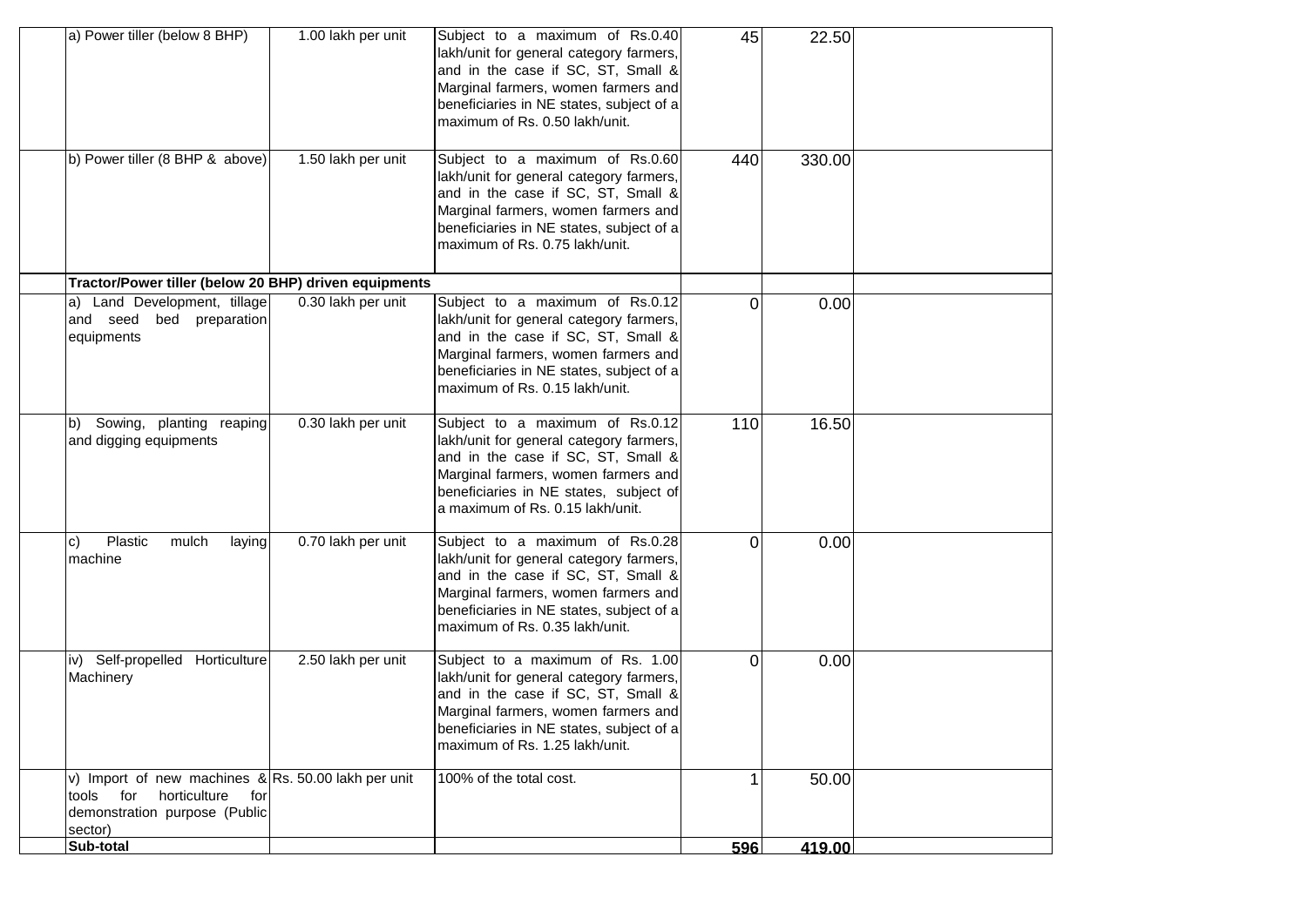|    | <b>Technology Dissemination</b>     | Rs. 25.00 lakh                                   | 75 % of cost in farmers' field and                                 | 1    |       | 25.00 Project to be submitted                                             |
|----|-------------------------------------|--------------------------------------------------|--------------------------------------------------------------------|------|-------|---------------------------------------------------------------------------|
|    | through demonstration/ Front        |                                                  | 100% of cost in farms belonging to                                 |      |       |                                                                           |
|    | Line Demonstration (FLD)            |                                                  | Public Sector, SAUs etc. No change                                 |      |       |                                                                           |
|    | (Dublie)                            | Rs. 25.00 lakh                                   |                                                                    |      |       |                                                                           |
|    | <b>Technology Dissemination</b>     |                                                  | 75 % of cost in farmers' field and                                 | 1    | 18.75 |                                                                           |
|    | through demonstration/ Front        |                                                  | 100% of cost in farms belonging to                                 |      |       |                                                                           |
|    | Line Demonstration (FLD)            |                                                  | Public Sector, SAUs etc. No change                                 |      |       |                                                                           |
| 10 | Human Resource Development (HRD)    |                                                  |                                                                    |      |       |                                                                           |
|    | <b>HRD</b> for Supervisors &        | Rs. 20.00 lakh / unit                            | 100% of the cost in first year.<br>$\ln$                           | 1    |       | 20.00 Minutes of SLEC meeting to be                                       |
|    | Entrepreneurs                       |                                                  | subsequent years, cost of                                          |      |       | submitted along with details of                                           |
|    |                                     |                                                  | infrastructure not to be claimed.                                  |      |       | beneficiareis, locaiton, bank loan etc<br>to facilitate release of funds. |
|    | <b>HRD</b> for Gardeners            | Rs. 15.00 lakh / unit                            | 100% of the cost.                                                  | 1    | 15.00 | -do-                                                                      |
|    |                                     | <b>Training of farmers</b>                       |                                                                    |      |       |                                                                           |
|    | Within the State                    | Rs. 1000/day per farmer                          | 100% of the cost.                                                  | 1170 | 11.70 |                                                                           |
|    |                                     | including transport                              |                                                                    |      |       |                                                                           |
|    | Outside the state                   | Project based as per                             | 100% of the cost.                                                  | 100  | 15.00 |                                                                           |
|    |                                     | actual.                                          |                                                                    |      |       |                                                                           |
|    |                                     | (e) Exposure visit of farmers                    |                                                                    |      |       |                                                                           |
|    | <b>Outside the State</b>            | Project based as per                             | 100% of the cost.                                                  | 100  | 15.00 |                                                                           |
|    |                                     | actual.                                          |                                                                    |      |       |                                                                           |
|    | Outside India                       |                                                  | Rs. 4.00 lakh / participant Project Based. 100% of air/rail travel | 0.00 |       | 0.00 Project to be submitted                                              |
|    |                                     |                                                  | cost.                                                              |      |       |                                                                           |
|    |                                     |                                                  | Training / study tour of technical staff/ field functionaries      |      |       |                                                                           |
|    | Within the State                    | Rs.300/day per                                   | 100% of the cost.                                                  | 150  | 0.45  |                                                                           |
|    |                                     | participant plus TA/DA,                          |                                                                    |      |       |                                                                           |
|    |                                     | as admissible                                    |                                                                    |      |       |                                                                           |
|    | Study tour to progressive           | Rs.800/day per                                   | 100% of the cost.                                                  | 50   | 2.80  |                                                                           |
|    | States/ units (group of             | participant plus TA/DA,                          |                                                                    |      |       |                                                                           |
|    | minimum 5 participants)             | as admissible                                    |                                                                    |      |       |                                                                           |
|    | Outside India                       |                                                  | Rs. 6.00 lakh / participant 100% of the cost on actual basis.      | 0    |       | 0.00 Project to be submitted                                              |
|    |                                     |                                                  |                                                                    |      |       |                                                                           |
|    | Sub-total                           |                                                  |                                                                    | 1572 | 79.95 |                                                                           |
| 11 |                                     | <b>INTEGRATED POST HARVEST MANAGEMENT</b>        |                                                                    |      |       |                                                                           |
|    | Pack house / On farm                | Rs. 4.00 lakh/unit with                          | 50% of the capital cost.                                           | 42   |       | 84.00 Minutes of SLEC meeting to be                                       |
|    | collection & storage unit           | size of 9Mx6M                                    |                                                                    |      |       | submitted along with details of                                           |
|    |                                     |                                                  |                                                                    |      |       | beneficiareis, locaiton,<br>etc to<br>facilitate release of funds.        |
|    | <b>Preservation unit (low cost)</b> |                                                  |                                                                    |      |       |                                                                           |
|    | New unit                            | Rs.2.00 lakh/unit for new 50% of the total cost. |                                                                    |      | 0.00  |                                                                           |
|    |                                     | unit and Rs.1.00lakh/unit                        |                                                                    |      |       |                                                                           |
|    |                                     | for up-gradation                                 |                                                                    |      |       |                                                                           |
|    | Up-gradation                        | -do-                                             | -do-                                                               | 1    | 0.50  |                                                                           |
|    | Low cost onion storage              | Rs. 1.75 lakh/per unit                           | 50% of the total cost.                                             |      | 0.00  |                                                                           |
|    | structure (25 MT)                   |                                                  |                                                                    |      |       |                                                                           |
|    | Sub-total                           |                                                  |                                                                    | 43   | 84.50 |                                                                           |
| 12 |                                     |                                                  | <b>ESTABLISHMENT OF MARKETING INFRASTRUCTURE FOR</b>               |      |       |                                                                           |
|    |                                     |                                                  |                                                                    |      |       |                                                                           |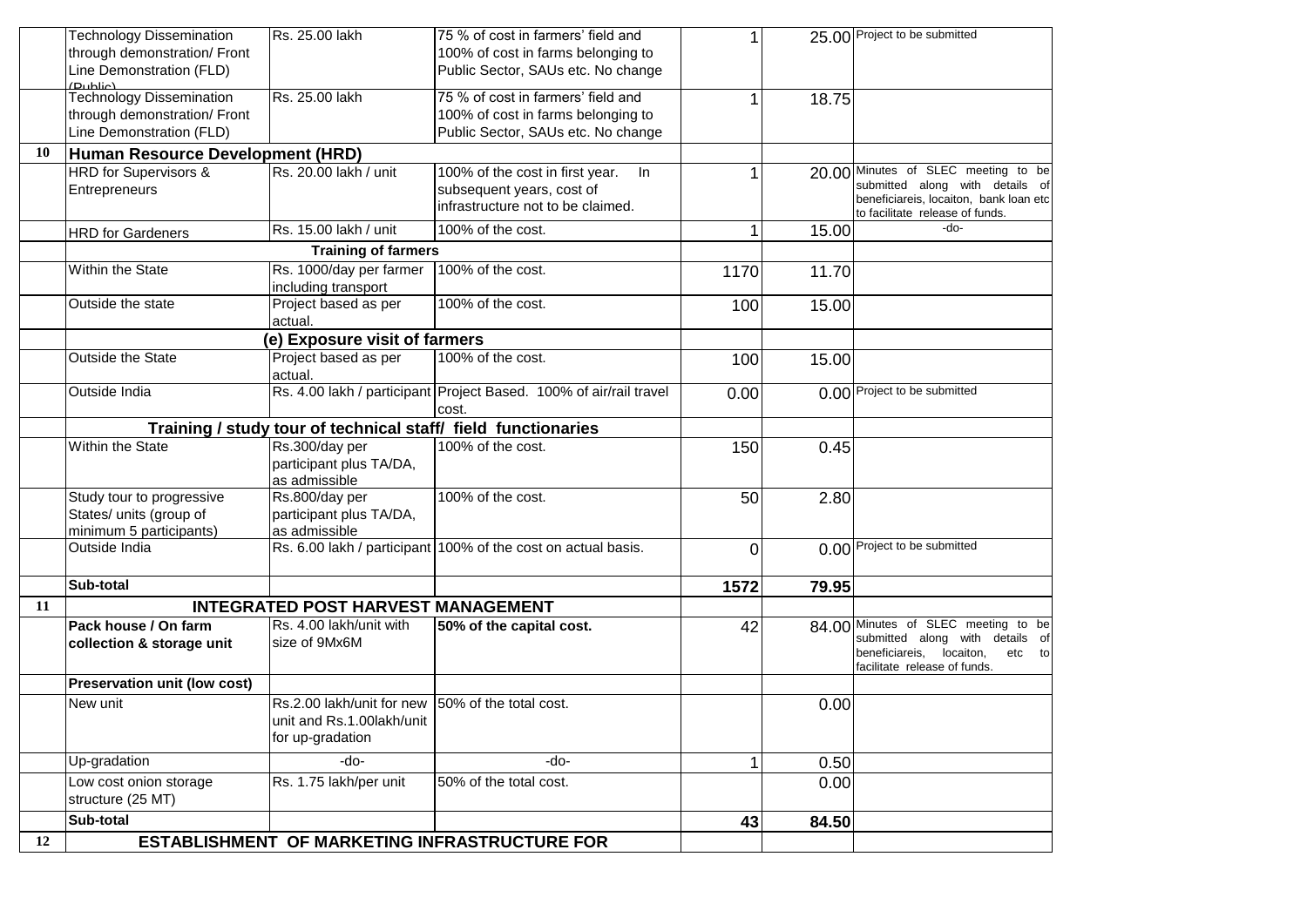|    | Rural Markets/ Apni<br>mandies/Direct markets                                                                                                                              | Rs. 25.00 lakh                                                                                                                                   | Credit linked back-ended subsidy @<br>40% of the capital cost of project in<br>general areas and 55% in case of Hilly<br>& Scheduled areas, per beneficiary. | 40             |        | 550.00 Project to be submitted                                                                                                               |
|----|----------------------------------------------------------------------------------------------------------------------------------------------------------------------------|--------------------------------------------------------------------------------------------------------------------------------------------------|--------------------------------------------------------------------------------------------------------------------------------------------------------------|----------------|--------|----------------------------------------------------------------------------------------------------------------------------------------------|
|    | Retail Markets/ outlets<br>(environmentally controlled)                                                                                                                    | Rs. 15.00 lakh /unit                                                                                                                             | Credit linked back-ended subsidy @<br>35% of the capital cost of project in<br>general areas and 50% in case of Hilly<br>& Scheduled areas, per beneficiary. |                |        | 0.00 Minutes of SLEC meeting to be<br>submitted along with details of<br>beneficiareis, locaiton,<br>etc to<br>facilitate release of funds.  |
|    | <b>Static/Mobile Vending Cart/</b><br>platform with cool chamber.                                                                                                          | Rs. 30,000/ unit                                                                                                                                 | 50% of total cost.                                                                                                                                           | 0              | 0.00   |                                                                                                                                              |
|    | Sub-total                                                                                                                                                                  |                                                                                                                                                  |                                                                                                                                                              | 40.00          | 550.00 |                                                                                                                                              |
|    | <b>SPECIAL INTERVENTIONS</b>                                                                                                                                               |                                                                                                                                                  |                                                                                                                                                              |                |        |                                                                                                                                              |
|    | Innovative interventions not<br>covered under any GOI<br>schemes                                                                                                           | 10% of outlay                                                                                                                                    | 50% of cost, based on project<br>proposal.                                                                                                                   | 0.00           |        |                                                                                                                                              |
|    | Tackling of emergent<br>/unforeseen requirements of<br><b>SHMs</b>                                                                                                         | Rs.20.00 lakh                                                                                                                                    | 50% of cost, based on project<br>proposal.                                                                                                                   | 1.00           | 10.00  |                                                                                                                                              |
|    | Sub-total                                                                                                                                                                  |                                                                                                                                                  |                                                                                                                                                              | 1.00           | 10.00  |                                                                                                                                              |
| 13 |                                                                                                                                                                            | <b>Mission Management</b>                                                                                                                        |                                                                                                                                                              |                |        |                                                                                                                                              |
|    | <b>State &amp; Districts Mission</b><br>Offices and implementing<br>agencies for administrative<br>expenses, project, preparation,<br>computerization, contingency<br>etc. | 5% of total annual<br>expenditure on the basis<br>of appraised needs to<br><b>State Horticulture Mission</b><br>(SHM) / implementing<br>Agencies | 100% assistance.                                                                                                                                             |                | 105.00 |                                                                                                                                              |
|    | Institutional Strengthening,<br>hire/purchase of vehicles,<br>hardware/software                                                                                            | Project based                                                                                                                                    | 100% assistance.                                                                                                                                             | $\Omega$       | 61.00  |                                                                                                                                              |
|    | festivals etc.                                                                                                                                                             |                                                                                                                                                  | Seminars, conferences, workshops, exhibitions, Kisan Mela, horticulture shows, honey                                                                         |                |        |                                                                                                                                              |
|    | International level                                                                                                                                                        | Rs. 7.50 lakh per event.                                                                                                                         | 100% of cost per event of 4 days, on<br>pro rata basis.                                                                                                      | $\overline{0}$ | 0.00   |                                                                                                                                              |
|    | <b>National level</b>                                                                                                                                                      | Rs. 5.00 lakh per event.                                                                                                                         | 100% of cost per event of two days.                                                                                                                          | 2              |        | 10.00 Minutes of SLEC meeting to be<br>submitted along with details of<br>beneficiareis, locaiton,<br>etc to<br>facilitate release of funds. |
|    | State level                                                                                                                                                                | Rs. 3.00 lakh / event                                                                                                                            | 100% assistance subject to a<br>maximum of Rs.3.00 lakh per event of<br>two days.                                                                            | $\overline{c}$ | 6.00   | -do-                                                                                                                                         |
|    | <b>District level</b>                                                                                                                                                      | Rs. 2.00 lakh / event                                                                                                                            | 100% assistance subject to a<br>maximum of Rs.2.00 lakh per event of<br>two days.                                                                            | 8              | 16.00  | -do-                                                                                                                                         |
|    | Information dissemination<br>through publicity, printed<br>literature etc and local<br>advertisements                                                                      | Rs. 0.40 lakh/ block                                                                                                                             | 100% of cost.                                                                                                                                                | 16             | 6.50   |                                                                                                                                              |